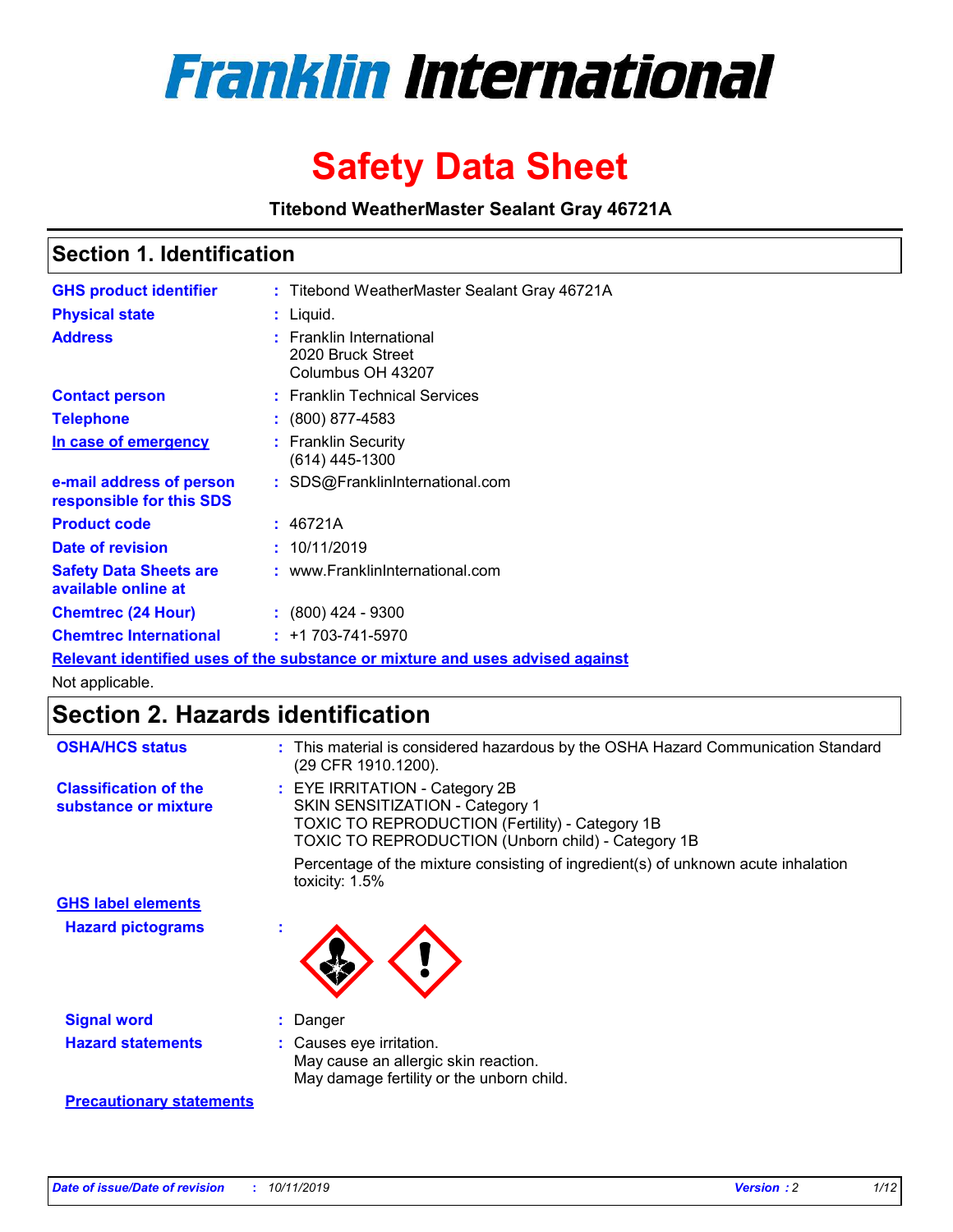### **Section 2. Hazards identification**

| <b>Prevention</b>                          | : Obtain special instructions before use. Do not handle until all safety precautions have<br>been read and understood. Wear protective gloves. Wear eye or face protection.<br>Wear protective clothing. Avoid breathing vapor. Wash hands thoroughly after handling.<br>Contaminated work clothing must not be allowed out of the workplace.                                                        |
|--------------------------------------------|------------------------------------------------------------------------------------------------------------------------------------------------------------------------------------------------------------------------------------------------------------------------------------------------------------------------------------------------------------------------------------------------------|
| <b>Response</b>                            | : IF exposed or concerned: Get medical attention. IF ON SKIN: Wash with plenty of<br>soap and water. Wash contaminated clothing before reuse. If skin irritation or rash<br>occurs: Get medical attention. IF IN EYES: Rinse cautiously with water for several<br>minutes. Remove contact lenses, if present and easy to do. Continue rinsing. If eye<br>irritation persists: Get medical attention. |
| <b>Storage</b>                             | : Store locked up.                                                                                                                                                                                                                                                                                                                                                                                   |
| <b>Disposal</b>                            | : Dispose of contents and container in accordance with all local, regional, national and<br>international regulations.                                                                                                                                                                                                                                                                               |
| <b>Hazards not otherwise</b><br>classified | : Product generates methanol during cure.                                                                                                                                                                                                                                                                                                                                                            |
|                                            |                                                                                                                                                                                                                                                                                                                                                                                                      |

### **Section 3. Composition/information on ingredients**

| <b>Substance/mixture</b><br>: Mixture                |               |                     |
|------------------------------------------------------|---------------|---------------------|
| Ingredient name                                      | $\frac{9}{6}$ | <b>CAS number</b>   |
| 3-aminopropyltriethoxysilane<br>Dibutyltin dilaurate | צ≥<br>≤0.3    | 919-30-2<br>77-58-7 |

Any concentration shown as a range is to protect confidentiality or is due to batch variation.

**There are no additional ingredients present which, within the current knowledge of the supplier and in the concentrations applicable, are classified as hazardous to health or the environment and hence require reporting in this section.**

**Occupational exposure limits, if available, are listed in Section 8.**

### **Section 4. First aid measures**

| <b>Description of necessary first aid measures</b> |                                                                                                                                                                                                                                                                                                                                                                                                                                                                                                                                                                                                                                                                                                                                                                           |  |  |  |
|----------------------------------------------------|---------------------------------------------------------------------------------------------------------------------------------------------------------------------------------------------------------------------------------------------------------------------------------------------------------------------------------------------------------------------------------------------------------------------------------------------------------------------------------------------------------------------------------------------------------------------------------------------------------------------------------------------------------------------------------------------------------------------------------------------------------------------------|--|--|--|
| <b>Eye contact</b>                                 | : Immediately flush eyes with plenty of water, occasionally lifting the upper and lower<br>eyelids. Check for and remove any contact lenses. Continue to rinse for at least 10<br>minutes. If irritation persists, get medical attention.                                                                                                                                                                                                                                                                                                                                                                                                                                                                                                                                 |  |  |  |
| <b>Inhalation</b>                                  | : Remove victim to fresh air and keep at rest in a position comfortable for breathing. If<br>not breathing, if breathing is irregular or if respiratory arrest occurs, provide artificial<br>respiration or oxygen by trained personnel. It may be dangerous to the person providing<br>aid to give mouth-to-mouth resuscitation. Get medical attention. If unconscious, place<br>in recovery position and get medical attention immediately. Maintain an open airway.<br>Loosen tight clothing such as a collar, tie, belt or waistband. In case of inhalation of<br>decomposition products in a fire, symptoms may be delayed. The exposed person may<br>need to be kept under medical surveillance for 48 hours.                                                       |  |  |  |
| <b>Skin contact</b>                                | : Wash with plenty of soap and water. Remove contaminated clothing and shoes. Wash<br>contaminated clothing thoroughly with water before removing it, or wear gloves.<br>Continue to rinse for at least 10 minutes. Get medical attention. In the event of any<br>complaints or symptoms, avoid further exposure. Wash clothing before reuse. Clean<br>shoes thoroughly before reuse.                                                                                                                                                                                                                                                                                                                                                                                     |  |  |  |
| <b>Ingestion</b>                                   | : Wash out mouth with water. Remove dentures if any. Remove victim to fresh air and<br>keep at rest in a position comfortable for breathing. If material has been swallowed and<br>the exposed person is conscious, give small quantities of water to drink. Stop if the<br>exposed person feels sick as vomiting may be dangerous. Do not induce vomiting<br>unless directed to do so by medical personnel. If vomiting occurs, the head should be<br>kept low so that vomit does not enter the lungs. Get medical attention. Never give<br>anything by mouth to an unconscious person. If unconscious, place in recovery position<br>and get medical attention immediately. Maintain an open airway. Loosen tight clothing<br>such as a collar, tie, belt or waistband. |  |  |  |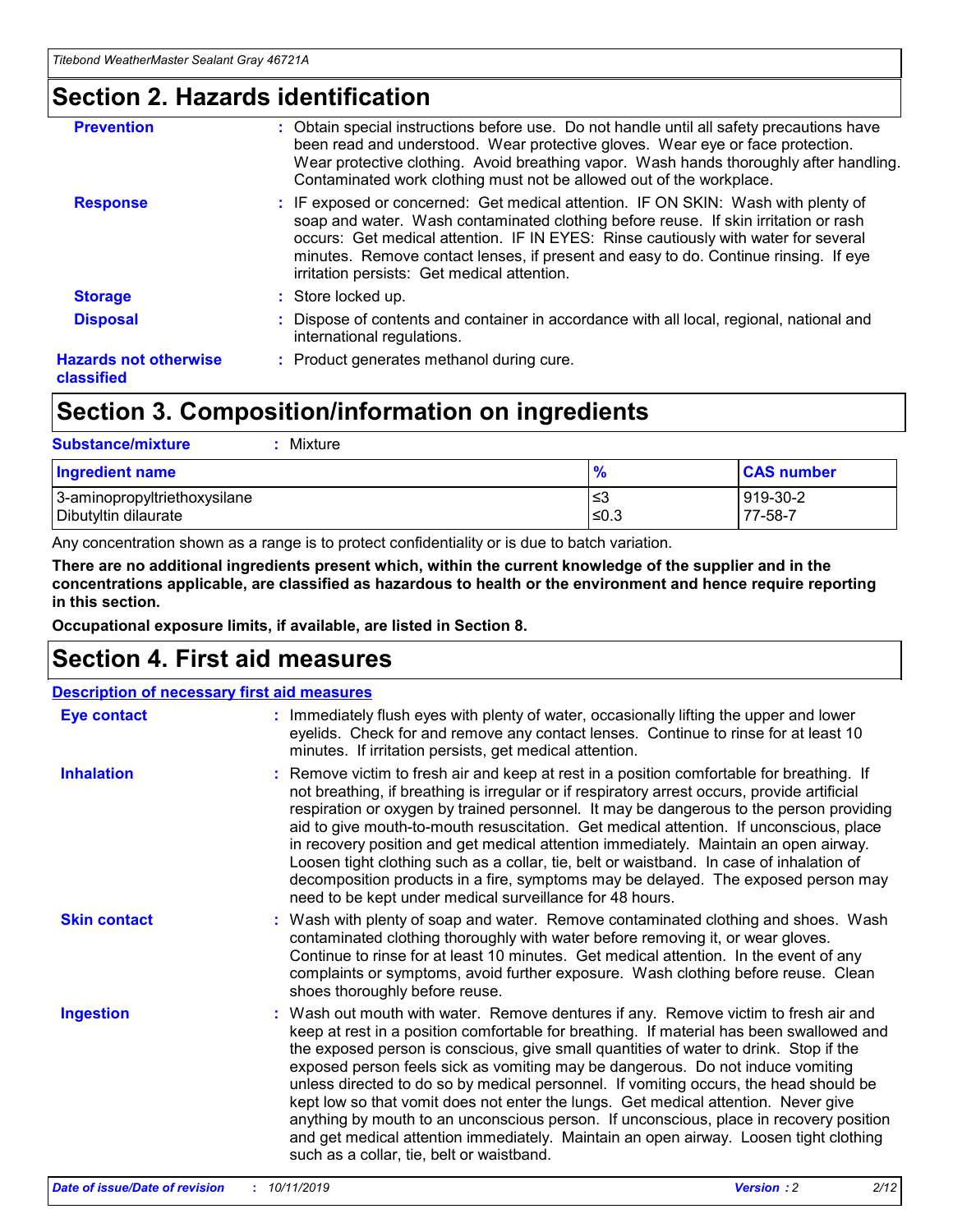## **Section 4. First aid measures**

| Most important symptoms/effects, acute and delayed |                                       |                                                                                                                                                                                                                                                                                                                                                                                                                 |  |  |  |
|----------------------------------------------------|---------------------------------------|-----------------------------------------------------------------------------------------------------------------------------------------------------------------------------------------------------------------------------------------------------------------------------------------------------------------------------------------------------------------------------------------------------------------|--|--|--|
|                                                    | <b>Potential acute health effects</b> |                                                                                                                                                                                                                                                                                                                                                                                                                 |  |  |  |
| <b>Eye contact</b>                                 |                                       | : May cause eye irritation.                                                                                                                                                                                                                                                                                                                                                                                     |  |  |  |
| <b>Inhalation</b>                                  |                                       | : No known significant effects or critical hazards.                                                                                                                                                                                                                                                                                                                                                             |  |  |  |
| <b>Skin contact</b>                                |                                       | : May cause skin irritation.                                                                                                                                                                                                                                                                                                                                                                                    |  |  |  |
| <b>Ingestion</b>                                   |                                       | : No known significant effects or critical hazards.                                                                                                                                                                                                                                                                                                                                                             |  |  |  |
| Over-exposure signs/symptoms                       |                                       |                                                                                                                                                                                                                                                                                                                                                                                                                 |  |  |  |
| <b>Eye contact</b>                                 |                                       | : Adverse symptoms may include the following:<br>irritation<br>watering<br>redness                                                                                                                                                                                                                                                                                                                              |  |  |  |
| <b>Inhalation</b>                                  |                                       | : Adverse symptoms may include the following:<br>reduced fetal weight<br>increase in fetal deaths<br>skeletal malformations                                                                                                                                                                                                                                                                                     |  |  |  |
| <b>Skin contact</b>                                |                                       | : Adverse symptoms may include the following:<br>irritation<br>redness<br>reduced fetal weight<br>increase in fetal deaths<br>skeletal malformations                                                                                                                                                                                                                                                            |  |  |  |
| <b>Ingestion</b>                                   |                                       | : Adverse symptoms may include the following:<br>reduced fetal weight<br>increase in fetal deaths<br>skeletal malformations                                                                                                                                                                                                                                                                                     |  |  |  |
|                                                    |                                       | <b>Indication of immediate medical attention and special treatment needed, if necessary</b>                                                                                                                                                                                                                                                                                                                     |  |  |  |
| <b>Notes to physician</b>                          |                                       | : In case of inhalation of decomposition products in a fire, symptoms may be delayed.<br>The exposed person may need to be kept under medical surveillance for 48 hours.                                                                                                                                                                                                                                        |  |  |  |
| <b>Specific treatments</b>                         |                                       | : No specific treatment.                                                                                                                                                                                                                                                                                                                                                                                        |  |  |  |
| <b>Protection of first-aiders</b>                  |                                       | : No action shall be taken involving any personal risk or without suitable training. If it is<br>suspected that fumes are still present, the rescuer should wear an appropriate mask or<br>self-contained breathing apparatus. It may be dangerous to the person providing aid to<br>give mouth-to-mouth resuscitation. Wash contaminated clothing thoroughly with water<br>before removing it, or wear gloves. |  |  |  |

**See toxicological information (Section 11)**

### **Section 5. Fire-fighting measures**

| <b>Extinguishing media</b>                             |                                                                                                                                                                                                     |
|--------------------------------------------------------|-----------------------------------------------------------------------------------------------------------------------------------------------------------------------------------------------------|
| <b>Suitable extinguishing</b><br>media                 | : Use an extinguishing agent suitable for the surrounding fire.                                                                                                                                     |
| <b>Unsuitable extinguishing</b><br>media               | $:$ None known.                                                                                                                                                                                     |
| <b>Specific hazards arising</b><br>from the chemical   | : In a fire or if heated, a pressure increase will occur and the container may burst.                                                                                                               |
| <b>Hazardous thermal</b><br>decomposition products     | : Decomposition products may include the following materials:<br>carbon dioxide<br>carbon monoxide<br>nitrogen oxides<br>metal oxide/oxides                                                         |
| <b>Special protective actions</b><br>for fire-fighters | : Promptly isolate the scene by removing all persons from the vicinity of the incident if<br>there is a fire. No action shall be taken involving any personal risk or without suitable<br>training. |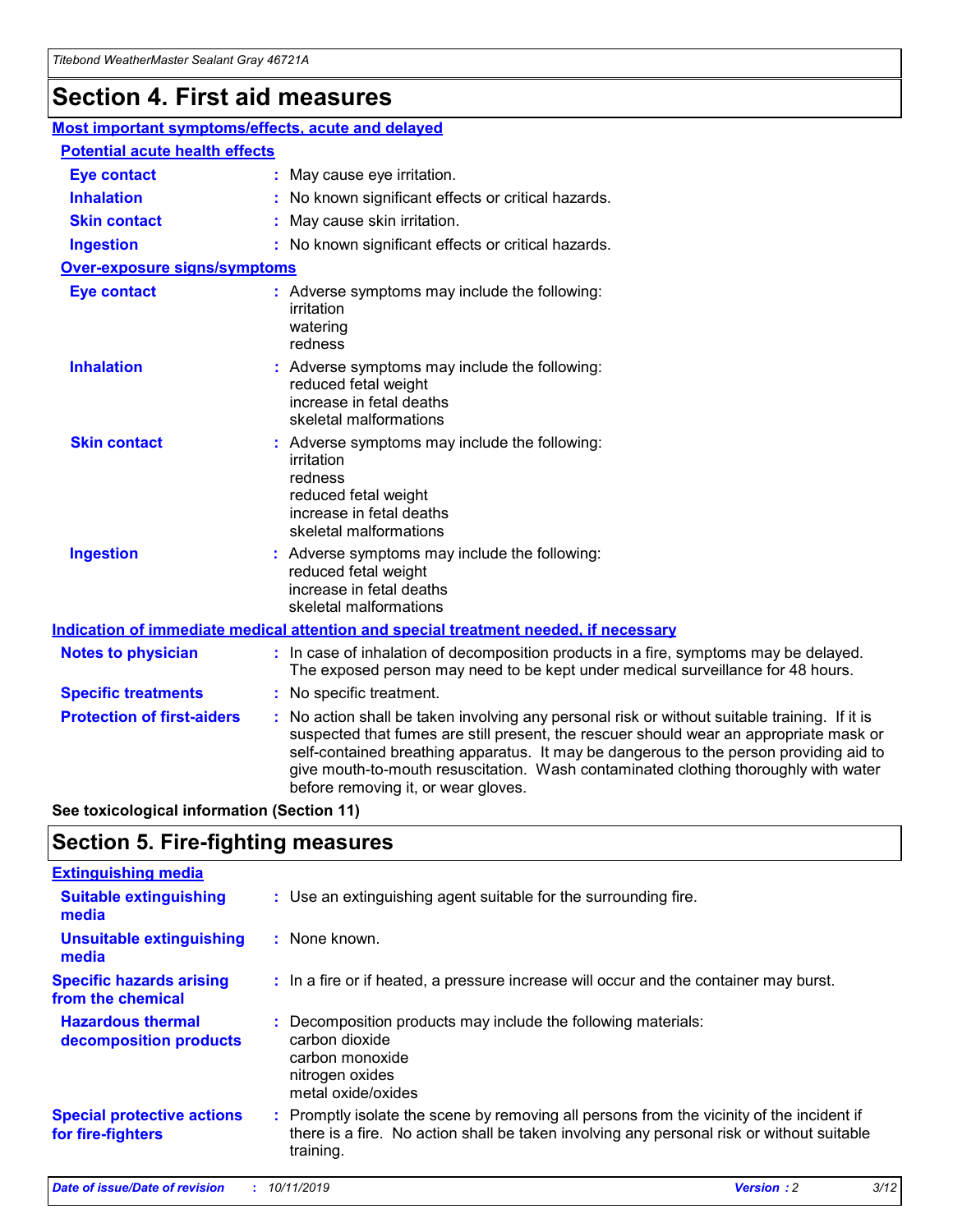### **Section 5. Fire-fighting measures**

**Special protective equipment for fire-fighters** Fire-fighters should wear appropriate protective equipment and self-contained breathing **:** apparatus (SCBA) with a full face-piece operated in positive pressure mode.

### **Section 6. Accidental release measures**

#### **Personal precautions, protective equipment and emergency procedures**

| For non-emergency<br>personnel                               | : No action shall be taken involving any personal risk or without suitable training.<br>Evacuate surrounding areas. Keep unnecessary and unprotected personnel from<br>entering. Do not touch or walk through spilled material. Avoid breathing vapor or mist.<br>Provide adequate ventilation. Wear appropriate respirator when ventilation is<br>inadequate. Put on appropriate personal protective equipment.                                                                                                                                                                                                                                                                                             |
|--------------------------------------------------------------|--------------------------------------------------------------------------------------------------------------------------------------------------------------------------------------------------------------------------------------------------------------------------------------------------------------------------------------------------------------------------------------------------------------------------------------------------------------------------------------------------------------------------------------------------------------------------------------------------------------------------------------------------------------------------------------------------------------|
|                                                              | For emergency responders : If specialized clothing is required to deal with the spillage, take note of any information in<br>Section 8 on suitable and unsuitable materials. See also the information in "For non-<br>emergency personnel".                                                                                                                                                                                                                                                                                                                                                                                                                                                                  |
| <b>Environmental precautions</b>                             | : Avoid dispersal of spilled material and runoff and contact with soil, waterways, drains<br>and sewers. Inform the relevant authorities if the product has caused environmental<br>pollution (sewers, waterways, soil or air).                                                                                                                                                                                                                                                                                                                                                                                                                                                                              |
| <b>Methods and materials for containment and cleaning up</b> |                                                                                                                                                                                                                                                                                                                                                                                                                                                                                                                                                                                                                                                                                                              |
| <b>Small spill</b>                                           | : Stop leak if without risk. Move containers from spill area. Dilute with water and mop up<br>if water-soluble. Alternatively, or if water-insoluble, absorb with an inert dry material and<br>place in an appropriate waste disposal container. Dispose of via a licensed waste<br>disposal contractor.                                                                                                                                                                                                                                                                                                                                                                                                     |
| <b>Large spill</b>                                           | : Stop leak if without risk. Move containers from spill area. Approach release from<br>upwind. Prevent entry into sewers, water courses, basements or confined areas. Wash<br>spillages into an effluent treatment plant or proceed as follows. Contain and collect<br>spillage with non-combustible, absorbent material e.g. sand, earth, vermiculite or<br>diatomaceous earth and place in container for disposal according to local regulations<br>(see Section 13). Dispose of via a licensed waste disposal contractor. Contaminated<br>absorbent material may pose the same hazard as the spilled product. Note: see<br>Section 1 for emergency contact information and Section 13 for waste disposal. |

### **Section 7. Handling and storage**

| <b>Precautions for safe handling</b>                                             |                                                                                                                                                                                                                                                                                                                                                                                                                                                                                                                                                                                                                                                                                                                                                                                                                                                  |
|----------------------------------------------------------------------------------|--------------------------------------------------------------------------------------------------------------------------------------------------------------------------------------------------------------------------------------------------------------------------------------------------------------------------------------------------------------------------------------------------------------------------------------------------------------------------------------------------------------------------------------------------------------------------------------------------------------------------------------------------------------------------------------------------------------------------------------------------------------------------------------------------------------------------------------------------|
| <b>Protective measures</b>                                                       | : Put on appropriate personal protective equipment (see Section 8). Persons with a<br>history of skin sensitization problems should not be employed in any process in which<br>this product is used. Avoid exposure - obtain special instructions before use. Avoid<br>exposure during pregnancy. Do not handle until all safety precautions have been read<br>and understood. Do not get in eyes or on skin or clothing. Do not ingest. Avoid<br>breathing vapor or mist. If during normal use the material presents a respiratory hazard,<br>use only with adequate ventilation or wear appropriate respirator. Keep in the original<br>container or an approved alternative made from a compatible material, kept tightly<br>closed when not in use. Empty containers retain product residue and can be hazardous.<br>Do not reuse container. |
| <b>Advice on general</b><br>occupational hygiene                                 | : Eating, drinking and smoking should be prohibited in areas where this material is<br>handled, stored and processed. Workers should wash hands and face before eating,<br>drinking and smoking. Remove contaminated clothing and protective equipment before<br>entering eating areas. See also Section 8 for additional information on hygiene<br>measures.                                                                                                                                                                                                                                                                                                                                                                                                                                                                                    |
| <b>Conditions for safe storage,</b><br>including any<br><b>incompatibilities</b> | Store between the following temperatures: 0 to 120°C (32 to 248°F). Store in<br>accordance with local regulations. Store in original container protected from direct<br>sunlight in a dry, cool and well-ventilated area, away from incompatible materials (see<br>Section 10) and food and drink. Store locked up. Keep container tightly closed and<br>sealed until ready for use. Containers that have been opened must be carefully<br>resealed and kept upright to prevent leakage. Do not store in unlabeled containers.<br>Use appropriate containment to avoid environmental contamination. See Section 10 for<br>incompatible materials before handling or use.                                                                                                                                                                         |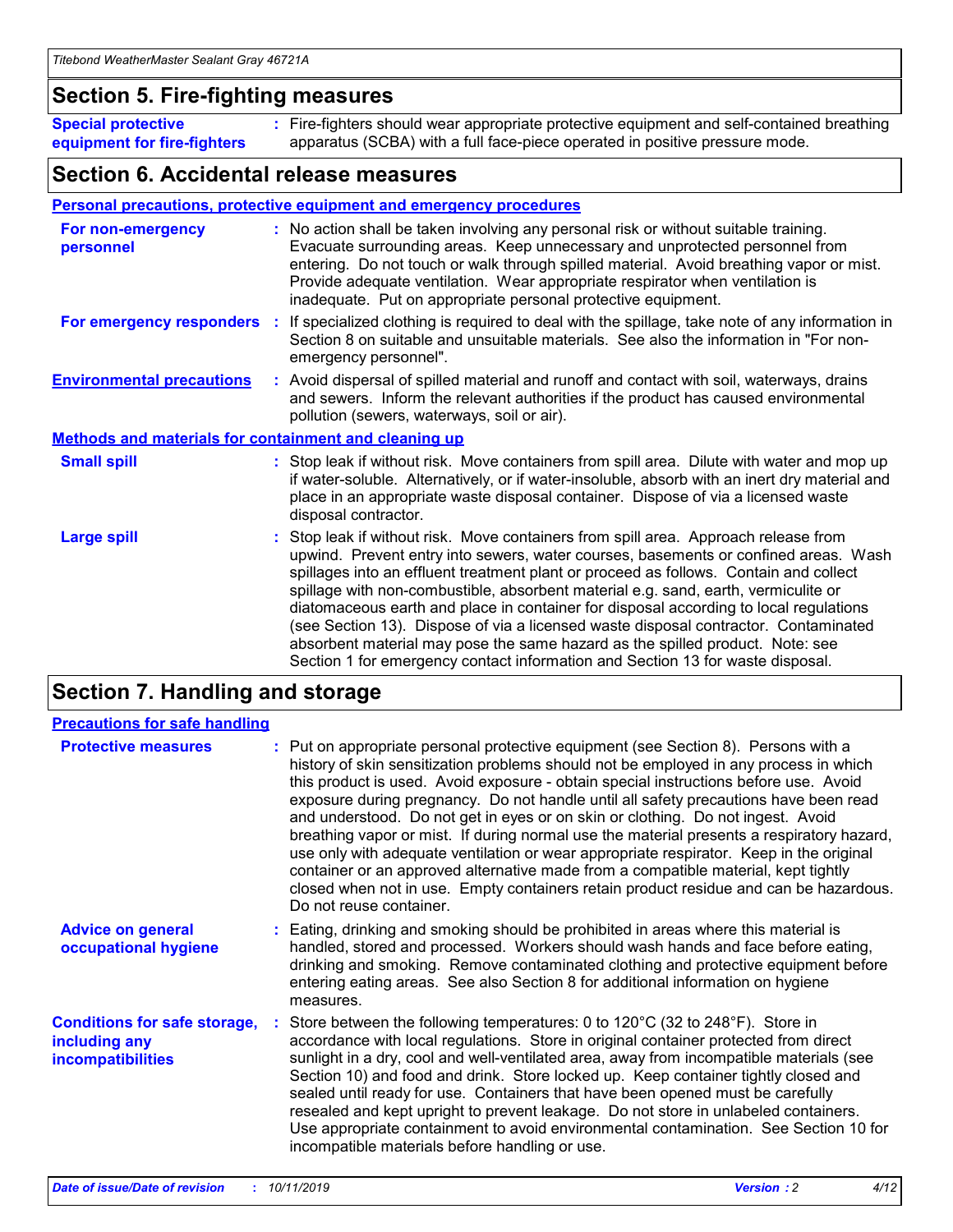## **Section 8. Exposure controls/personal protection**

#### **Control parameters**

#### **Occupational exposure limits**

| <b>Ingredient name</b>                               |    |                        | <b>Exposure limits</b>                                                                                                                                                                                                                                                                                                                                                                                                                                                                                                                                                                                                 |
|------------------------------------------------------|----|------------------------|------------------------------------------------------------------------------------------------------------------------------------------------------------------------------------------------------------------------------------------------------------------------------------------------------------------------------------------------------------------------------------------------------------------------------------------------------------------------------------------------------------------------------------------------------------------------------------------------------------------------|
| 3-aminopropyltriethoxysilane<br>Dibutyltin dilaurate |    |                        | None.<br>ACGIH TLV (United States, 3/2019). Absorbed through skin.<br>Notes: as Sn<br>TWA: $0.1 \text{ mg/m}^3$ , (as Sn) 8 hours.<br>STEL: 0.2 mg/m <sup>3</sup> , (as Sn) 15 minutes.<br>NIOSH REL (United States, 10/2016). Absorbed through skin.<br>Notes: as Sn<br>TWA: 0.1 mg/m <sup>3</sup> , (as Sn) 10 hours.<br>OSHA PEL (United States, 5/2018). Notes: as Sn<br>TWA: $0.1 \text{ mg/m}^3$ , (as Sn) 8 hours.<br>OSHA PEL 1989 (United States, 3/1989). Absorbed through skin.<br>Notes: measured as Sn<br>TWA: 0.1 mg/m <sup>3</sup> , (measured as Sn) 8 hours. Form: Organic                            |
| <b>Appropriate engineering</b><br>controls           |    |                        | : If user operations generate dust, fumes, gas, vapor or mist, use process enclosures,<br>local exhaust ventilation or other engineering controls to keep worker exposure to<br>airborne contaminants below any recommended or statutory limits.                                                                                                                                                                                                                                                                                                                                                                       |
| <b>Environmental exposure</b><br>controls            |    |                        | Emissions from ventilation or work process equipment should be checked to ensure<br>they comply with the requirements of environmental protection legislation. In some<br>cases, fume scrubbers, filters or engineering modifications to the process equipment<br>will be necessary to reduce emissions to acceptable levels.                                                                                                                                                                                                                                                                                          |
| <b>Individual protection measures</b>                |    |                        |                                                                                                                                                                                                                                                                                                                                                                                                                                                                                                                                                                                                                        |
| <b>Hygiene measures</b>                              |    |                        | : Wash hands, forearms and face thoroughly after handling chemical products, before<br>eating, smoking and using the lavatory and at the end of the working period.<br>Appropriate techniques should be used to remove potentially contaminated clothing.<br>Contaminated work clothing should not be allowed out of the workplace. Wash<br>contaminated clothing before reusing. Ensure that eyewash stations and safety<br>showers are close to the workstation location.                                                                                                                                            |
| <b>Eye/face protection</b>                           |    |                        | : Safety eyewear complying with an approved standard should be used when a risk<br>assessment indicates this is necessary to avoid exposure to liquid splashes, mists,<br>gases or dusts. If contact is possible, the following protection should be worn, unless<br>the assessment indicates a higher degree of protection: chemical splash goggles.                                                                                                                                                                                                                                                                  |
| <b>Skin protection</b>                               |    |                        |                                                                                                                                                                                                                                                                                                                                                                                                                                                                                                                                                                                                                        |
| <b>Hand protection</b>                               |    |                        | : Chemical-resistant, impervious gloves complying with an approved standard should be<br>worn at all times when handling chemical products if a risk assessment indicates this is<br>necessary. Considering the parameters specified by the glove manufacturer, check<br>during use that the gloves are still retaining their protective properties. It should be<br>noted that the time to breakthrough for any glove material may be different for different<br>glove manufacturers. In the case of mixtures, consisting of several substances, the<br>protection time of the gloves cannot be accurately estimated. |
| <b>Body protection</b>                               |    | handling this product. | Personal protective equipment for the body should be selected based on the task being<br>performed and the risks involved and should be approved by a specialist before                                                                                                                                                                                                                                                                                                                                                                                                                                                |
| <b>Other skin protection</b>                         |    |                        | : Appropriate footwear and any additional skin protection measures should be selected<br>based on the task being performed and the risks involved and should be approved by a<br>specialist before handling this product.                                                                                                                                                                                                                                                                                                                                                                                              |
| <b>Respiratory protection</b>                        | ÷. | aspects of use.        | Based on the hazard and potential for exposure, select a respirator that meets the<br>appropriate standard or certification. Respirators must be used according to a<br>respiratory protection program to ensure proper fitting, training, and other important                                                                                                                                                                                                                                                                                                                                                         |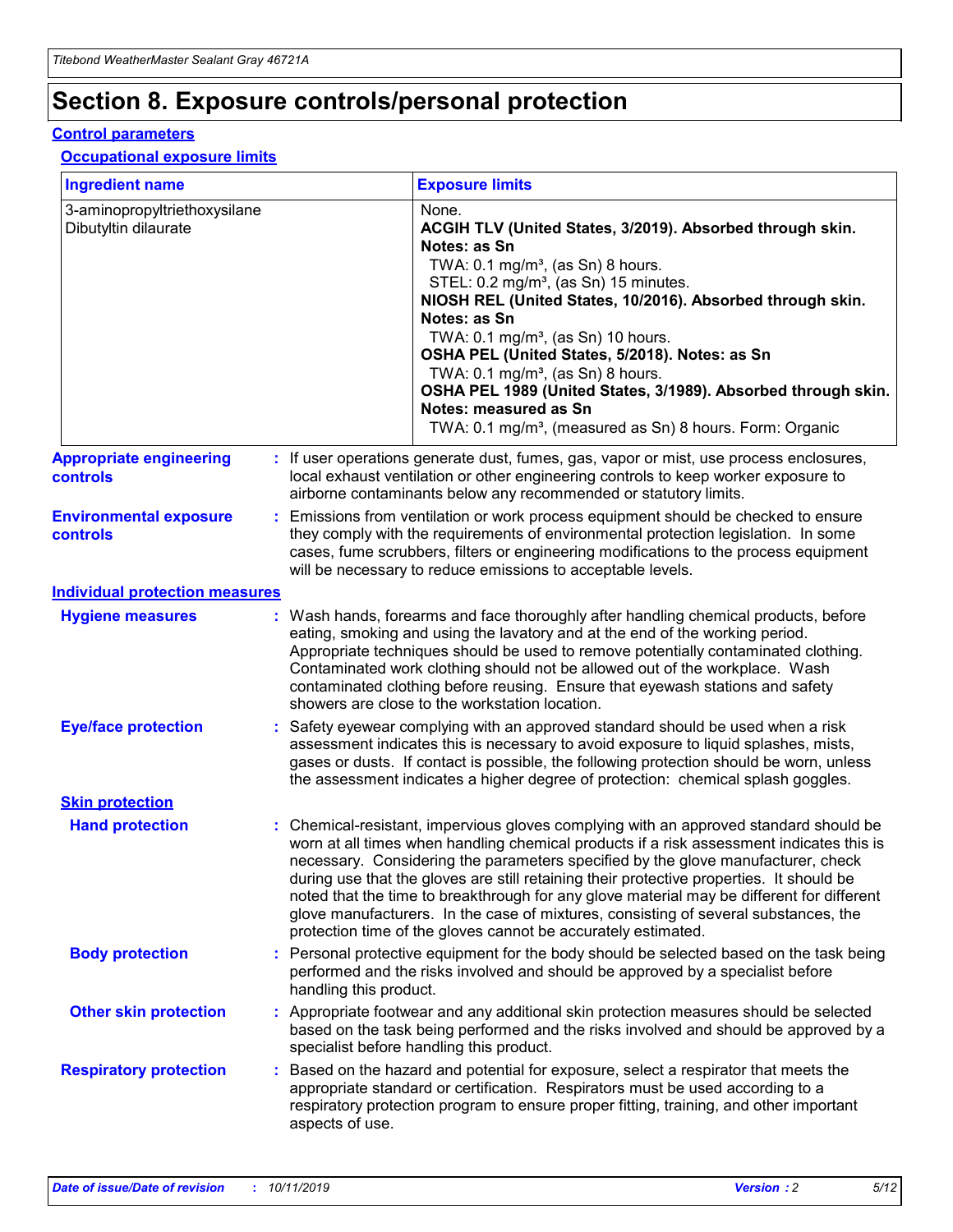### **Section 9. Physical and chemical properties**

#### **Appearance**

| <b>Physical state</b>                             | : Liquid. [Paste.]                                                |
|---------------------------------------------------|-------------------------------------------------------------------|
| Color                                             | Gray.                                                             |
| Odor                                              | None [Slight]                                                     |
| <b>Odor threshold</b>                             | : Not available.                                                  |
| рH                                                | : Not applicable.                                                 |
| <b>Melting point</b>                              | : Not available.                                                  |
| <b>Boiling point</b>                              | : $>100^{\circ}$ C ( $>212^{\circ}$ F)                            |
| <b>Flash point</b>                                | : Closed cup: $>200^{\circ}$ C ( $>392^{\circ}$ F) [Setaflash.]   |
| <b>Evaporation rate</b>                           | $:$ <1 (butyl acetate = 1)                                        |
| <b>Flammability (solid, gas)</b>                  | : Not available.                                                  |
| Lower and upper explosive<br>(flammable) limits   | : Not available.                                                  |
| <b>VOC (less water, less</b><br>exempt solvents)  | $: 0$ g/l                                                         |
| <b>Volatility</b>                                 | $: 0\%$ (w/w)                                                     |
| <b>Vapor density</b>                              | : Not available.                                                  |
| <b>Relative density</b>                           | : 1.4329                                                          |
| <b>Solubility</b>                                 | : Insoluble in the following materials: cold water and hot water. |
| <b>Solubility in water</b>                        | : Not available.                                                  |
| <b>Partition coefficient: n-</b><br>octanol/water | : Not available.                                                  |
| <b>Auto-ignition temperature</b>                  | $:$ Not available.                                                |
| <b>Decomposition temperature</b>                  | : Not available.                                                  |
| <b>Viscosity</b>                                  | : Not available.                                                  |

### **Section 10. Stability and reactivity**

| <b>Reactivity</b>                            |    | : No specific test data related to reactivity available for this product or its ingredients.            |
|----------------------------------------------|----|---------------------------------------------------------------------------------------------------------|
| <b>Chemical stability</b>                    |    | : The product is stable.                                                                                |
| <b>Possibility of hazardous</b><br>reactions |    | : Under normal conditions of storage and use, hazardous reactions will not occur.                       |
| <b>Conditions to avoid</b>                   |    | : No specific data.                                                                                     |
| <b>Incompatible materials</b>                | ٠. | No specific data.                                                                                       |
| <b>Hazardous decomposition</b><br>products   | ÷. | Under normal conditions of storage and use, hazardous decomposition products should<br>not be produced. |

## **Section 11. Toxicological information**

### **Information on toxicological effects**

#### **Acute toxicity**

| <b>Product/ingredient name</b> | <b>Result</b>           | <b>Species</b> | <b>Dose</b>                | <b>Exposure</b> |
|--------------------------------|-------------------------|----------------|----------------------------|-----------------|
| 3-aminopropyltriethoxysilane   | <b>ILD50 Dermal</b>     | Rabbit         | 4.29 g/kg                  |                 |
| Dibutyltin dilaurate           | ILD50 Oral<br>LD50 Oral | Rat<br>Rat     | $1.57$ g/kg<br>175 $mg/kg$ |                 |
|                                |                         |                |                            |                 |

**Irritation/Corrosion**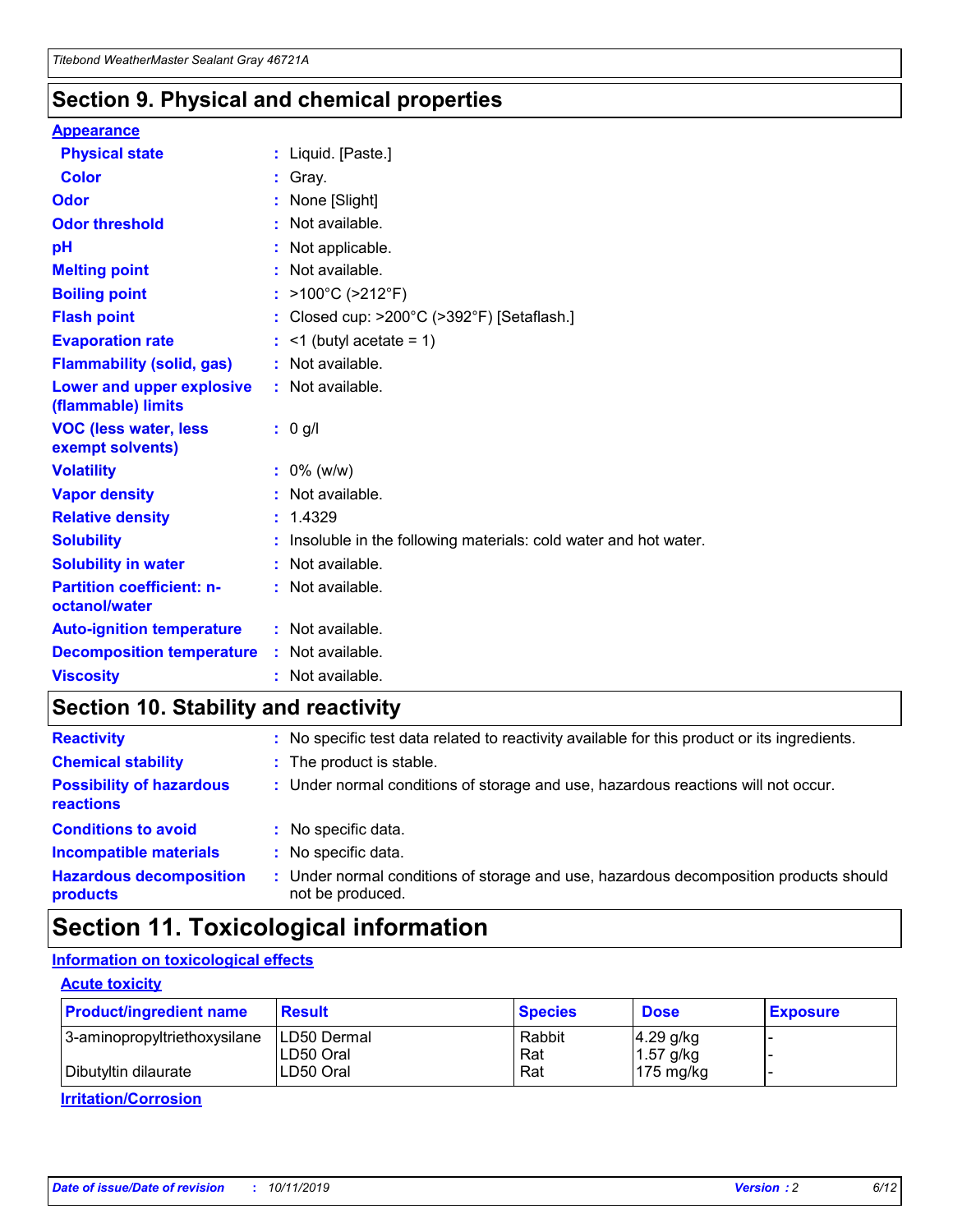## **Section 11. Toxicological information**

| <b>Product/ingredient name</b> | <b>Result</b>            | <b>Species</b> | <b>Score</b> | <b>Exposure</b>           | <b>Observation</b> |
|--------------------------------|--------------------------|----------------|--------------|---------------------------|--------------------|
| 3-aminopropyltriethoxysilane   | Eyes - Mild irritant     | Rabbit         |              | $100$ mg                  |                    |
|                                | Eyes - Severe irritant   | Rabbit         |              | 24 hours 750              |                    |
|                                |                          |                |              | ug                        |                    |
|                                | Skin - Severe irritant   | Rabbit         |              | 24 hours 5                | -                  |
| Dibutyltin dilaurate           | Eyes - Moderate irritant | Rabbit         |              | mq<br><b>24 hours 100</b> |                    |
|                                |                          |                |              | mg                        |                    |
|                                | Skin - Severe irritant   | Rabbit         |              | 500 mg                    |                    |

#### **Sensitization**

Not available.

#### **Mutagenicity**

Not available.

#### **Carcinogenicity**

Not available.

#### **Reproductive toxicity**

Not available.

#### **Teratogenicity**

Not available.

#### **Specific target organ toxicity (single exposure)**

Not available.

#### **Specific target organ toxicity (repeated exposure)**

| <b>Name</b>                                                                  |                                                                                                                             | <b>Category</b> | <b>Route of</b><br>exposure | <b>Target organs</b> |
|------------------------------------------------------------------------------|-----------------------------------------------------------------------------------------------------------------------------|-----------------|-----------------------------|----------------------|
| Dibutyltin dilaurate                                                         |                                                                                                                             | Category 1      |                             | respiratory system   |
| <b>Aspiration hazard</b><br>Not available.                                   |                                                                                                                             |                 |                             |                      |
| <b>Information on the likely</b><br>routes of exposure                       | : Not available.                                                                                                            |                 |                             |                      |
| <b>Potential acute health effects</b>                                        |                                                                                                                             |                 |                             |                      |
| <b>Eye contact</b>                                                           | : May cause eye irritation.                                                                                                 |                 |                             |                      |
| <b>Inhalation</b>                                                            | : No known significant effects or critical hazards.                                                                         |                 |                             |                      |
| <b>Skin contact</b>                                                          | : May cause skin irritation.                                                                                                |                 |                             |                      |
| <b>Ingestion</b>                                                             | : No known significant effects or critical hazards.                                                                         |                 |                             |                      |
| Symptoms related to the physical, chemical and toxicological characteristics |                                                                                                                             |                 |                             |                      |
| <b>Eye contact</b>                                                           | : Adverse symptoms may include the following:<br>irritation<br>watering<br>redness                                          |                 |                             |                      |
| <b>Inhalation</b>                                                            | : Adverse symptoms may include the following:<br>reduced fetal weight<br>increase in fetal deaths<br>skeletal malformations |                 |                             |                      |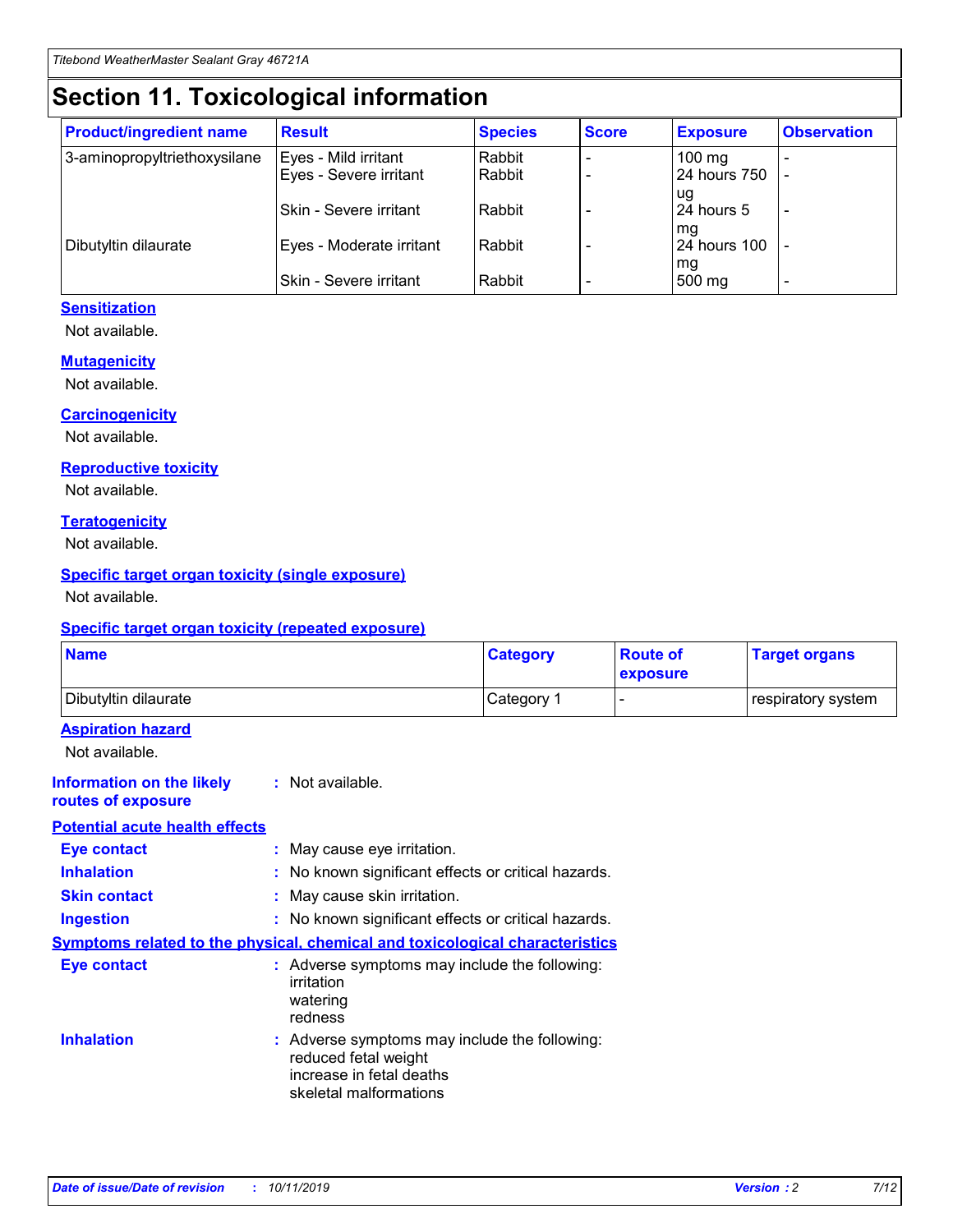## **Section 11. Toxicological information**

| <b>Skin contact</b>                     | : Adverse symptoms may include the following:<br>irritation<br>redness<br>reduced fetal weight<br>increase in fetal deaths<br>skeletal malformations |
|-----------------------------------------|------------------------------------------------------------------------------------------------------------------------------------------------------|
| <b>Ingestion</b>                        | : Adverse symptoms may include the following:<br>reduced fetal weight<br>increase in fetal deaths<br>skeletal malformations                          |
|                                         | Delayed and immediate effects and also chronic effects from short and long term exposure                                                             |
| <b>Short term exposure</b>              |                                                                                                                                                      |
| <b>Potential immediate</b><br>effects   | : Not available.                                                                                                                                     |
| <b>Potential delayed effects</b>        | : Not available.                                                                                                                                     |
| <b>Long term exposure</b>               |                                                                                                                                                      |
| <b>Potential immediate</b><br>effects   | : Not available.                                                                                                                                     |
| <b>Potential delayed effects</b>        | : Not available.                                                                                                                                     |
| <b>Potential chronic health effects</b> |                                                                                                                                                      |
| Not available.                          |                                                                                                                                                      |
| <b>General</b>                          | : Once sensitized, a severe allergic reaction may occur when subsequently exposed to<br>very low levels.                                             |
| <b>Carcinogenicity</b>                  | : No known significant effects or critical hazards.                                                                                                  |
| <b>Mutagenicity</b>                     | No known significant effects or critical hazards.                                                                                                    |
| <b>Teratogenicity</b>                   | May damage the unborn child.                                                                                                                         |
| <b>Developmental effects</b>            | No known significant effects or critical hazards.                                                                                                    |
| <b>Fertility effects</b>                | : May damage fertility.                                                                                                                              |
| <b>Numerical measures of toxicity</b>   |                                                                                                                                                      |
| <b>Acute toxicity estimates</b>         |                                                                                                                                                      |
|                                         |                                                                                                                                                      |

Not available.

## **Section 12. Ecological information**

#### **Toxicity**

| <b>Product/ingredient name</b> | <b>Result</b>                     | <b>Species</b>                       | <b>Exposure</b> |
|--------------------------------|-----------------------------------|--------------------------------------|-----------------|
| Dibutyltin dilaurate           | Chronic EC10 > 2 mg/l Fresh water | Algae - Scenedesmus<br>I subspicatus | l 96 hours      |

### **Persistence and degradability**

| <b>Product/ingredient name</b> | <b>Test</b>                                                                    | <b>Result</b>  |                   | <b>Dose</b> | <b>Inoculum</b>         |
|--------------------------------|--------------------------------------------------------------------------------|----------------|-------------------|-------------|-------------------------|
| Dibutyltin dilaurate           | OECD 301F<br>Ready<br>Biodegradability -<br>Manometric<br>Respirometry<br>Test | 23 % - 28 days |                   |             |                         |
| <b>Product/ingredient name</b> | <b>Aquatic half-life</b>                                                       |                | <b>Photolysis</b> |             | <b>Biodegradability</b> |
| Dibutyltin dilaurate           |                                                                                |                |                   |             | Inherent                |

### **Bioaccumulative potential**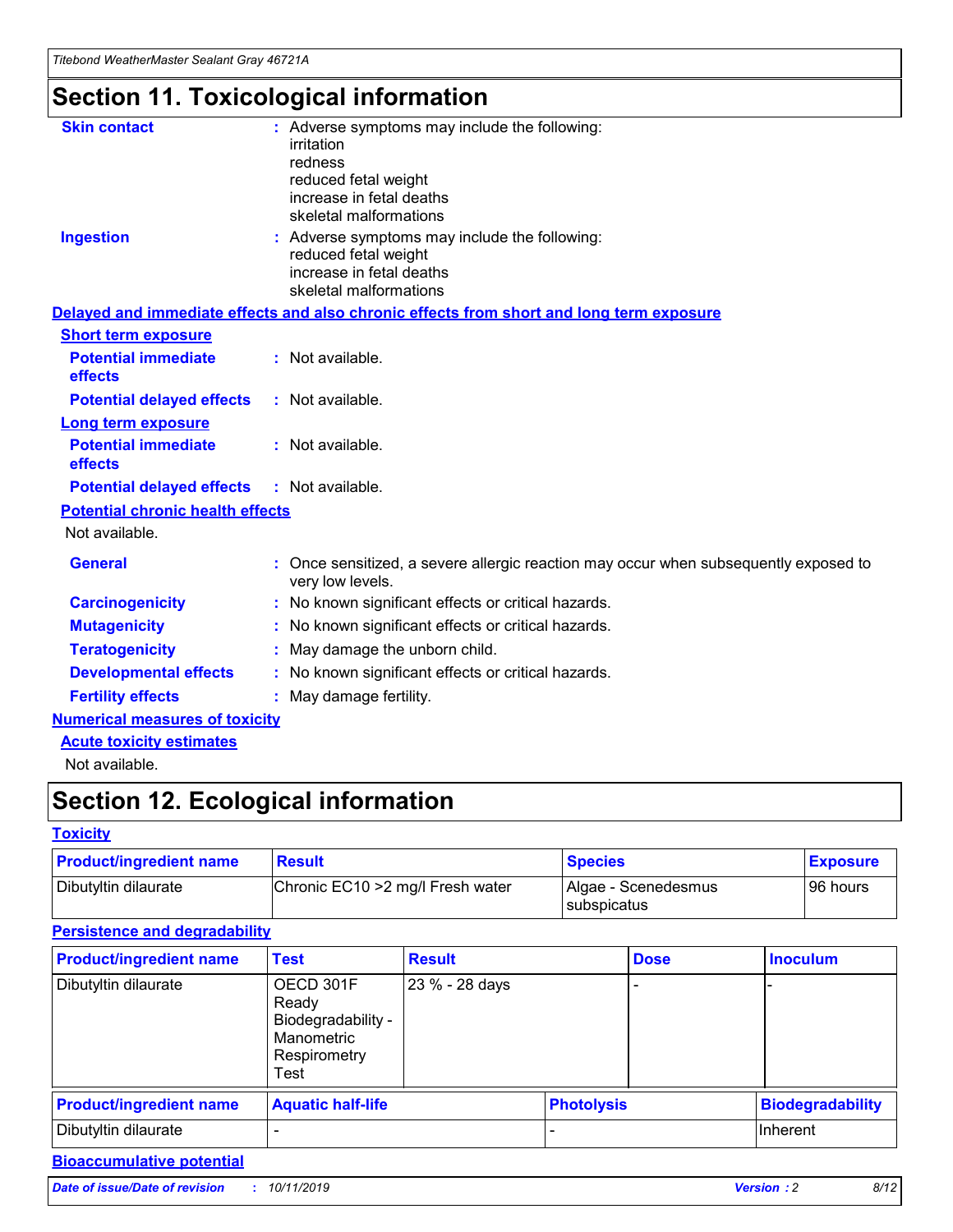## **Section 12. Ecological information**

| <b>Product/ingredient name</b> | $LoaPow$ | <b>BCF</b> | <b>Potential</b> |
|--------------------------------|----------|------------|------------------|
| 3-aminopropyltriethoxysilane   | 1.7      | 3.4        | low              |
| Dibutyltin dilaurate           | 4.44     | 2.91       | low              |

#### **Mobility in soil**

| <b>Soil/water partition</b><br>coefficient (K <sub>oc</sub> ) | : Not available.                                    |
|---------------------------------------------------------------|-----------------------------------------------------|
| <b>Other adverse effects</b>                                  | : No known significant effects or critical hazards. |

### **Section 13. Disposal considerations**

**Disposal methods :**

The generation of waste should be avoided or minimized wherever possible. Disposal of this product, solutions and any by-products should at all times comply with the requirements of environmental protection and waste disposal legislation and any regional local authority requirements. Dispose of surplus and non-recyclable products via a licensed waste disposal contractor. Waste should not be disposed of untreated to the sewer unless fully compliant with the requirements of all authorities with jurisdiction. Waste packaging should be recycled. Incineration or landfill should only be considered when recycling is not feasible. This material and its container must be disposed of in a safe way. Care should be taken when handling emptied containers that have not been cleaned or rinsed out. Empty containers or liners may retain some product residues. Avoid dispersal of spilled material and runoff and contact with soil, waterways, drains and sewers.

## **Section 14. Transport information**

|                                      | <b>DOT</b><br><b>Classification</b> | <b>TDG</b><br><b>Classification</b> | <b>Mexico</b><br><b>Classification</b> | <b>ADR/RID</b> | <b>IMDG</b>              | <b>IATA</b>              |
|--------------------------------------|-------------------------------------|-------------------------------------|----------------------------------------|----------------|--------------------------|--------------------------|
| <b>UN number</b>                     | Not regulated.                      | Not regulated.                      | Not regulated.                         | Not regulated. | Not regulated.           | Not regulated.           |
| <b>UN proper</b><br>shipping name    | $\blacksquare$                      |                                     |                                        |                |                          |                          |
| <b>Transport</b><br>hazard class(es) | $\blacksquare$                      | $\overline{\phantom{a}}$            | $\blacksquare$                         | $\blacksquare$ | $\overline{\phantom{a}}$ | $\overline{\phantom{0}}$ |
| <b>Packing group</b>                 | $\overline{\phantom{a}}$            | $\overline{\phantom{0}}$            | $\overline{\phantom{a}}$               | -              | $\overline{\phantom{0}}$ | $\overline{\phantom{a}}$ |
| <b>Environmental</b><br>hazards      | No.                                 | No.                                 | No.                                    | No.            | No.                      | No.                      |

## **Section 15. Regulatory information**

#### **U.S. Federal regulations**

#### **SARA 302/304**

#### **Composition/information on ingredients**

No products were found.

**SARA 304 RQ :** Not applicable.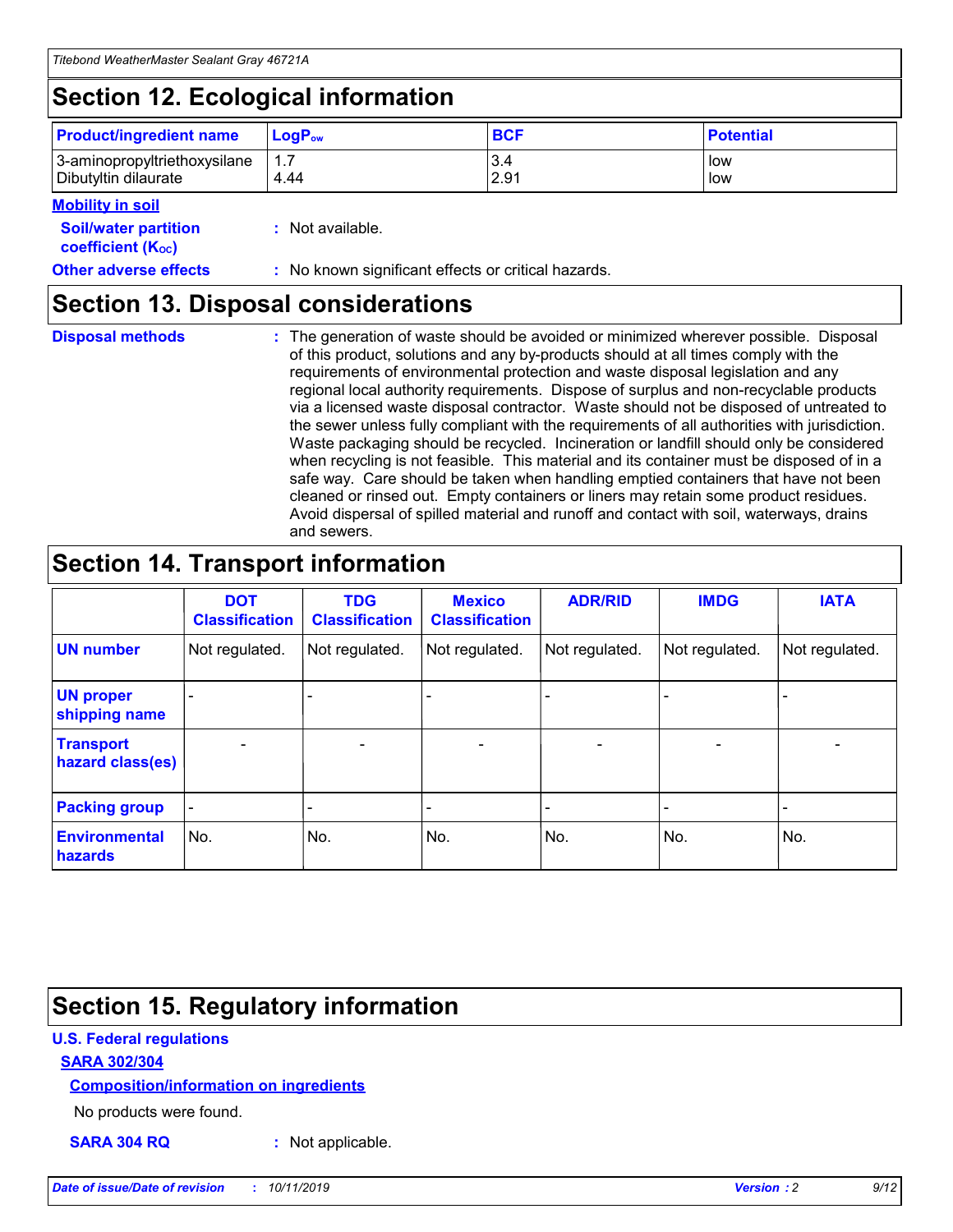## **Section 15. Regulatory information**

#### **SARA 311/312**

**Classification :** EYE IRRITATION - Category 2B SKIN SENSITIZATION - Category 1 TOXIC TO REPRODUCTION (Fertility) - Category 1B TOXIC TO REPRODUCTION (Unborn child) - Category 1B

#### **Composition/information on ingredients**

| <b>Name</b>                  | $\frac{9}{6}$ | <b>Classification</b>                                                                                            |
|------------------------------|---------------|------------------------------------------------------------------------------------------------------------------|
| 3-aminopropyltriethoxysilane | $\leq$ 3      | <b>FLAMMABLE LIQUIDS - Category 4</b><br><b>ACUTE TOXICITY (oral) - Category 4</b>                               |
|                              |               | SKIN IRRITATION - Category 2<br>EYE IRRITATION - Category 2A                                                     |
| Dibutyltin dilaurate         | ≤0.3          | ACUTE TOXICITY (oral) - Category 3<br>SKIN CORROSION - Category 1C                                               |
|                              |               | SERIOUS EYE DAMAGE - Category 1<br>SKIN SENSITIZATION - Category 1<br><b>GERM CELL MUTAGENICITY - Category 2</b> |
|                              |               | TOXIC TO REPRODUCTION (Fertility) - Category 1B<br>TOXIC TO REPRODUCTION (Unborn child) - Category 1B            |
|                              |               | SPECIFIC TARGET ORGAN TOXICITY (REPEATED<br>EXPOSURE) (respiratory system) - Category 1                          |

#### **State regulations**

| <b>Massachusetts</b> | : None of the components are listed. |
|----------------------|--------------------------------------|
| <b>New York</b>      | : None of the components are listed. |
| <b>New Jersey</b>    | : None of the components are listed. |
| Pennsylvania         | : None of the components are listed. |

#### **California Prop. 65**

**A** WARNING: This product can expose you to methanol, which is known to the State of California to cause birth defects or other reproductive harm. For more information go to www.P65Warnings.ca.gov.

| <b>Ingredient name</b> | No significant risk Maximum<br>level | acceptable dosage<br>level |
|------------------------|--------------------------------------|----------------------------|
| methanol               |                                      | Yes.                       |

#### **International regulations**

**Chemical Weapon Convention List Schedules I, II & III Chemicals** Not listed.

#### **Montreal Protocol**

Not listed.

#### **Stockholm Convention on Persistent Organic Pollutants**

Not listed.

### **UNECE Aarhus Protocol on POPs and Heavy Metals**

Not listed.

#### **Inventory list**

### **China :** All components are listed or exempted.

**United States TSCA 8(b) inventory :** All components are active or exempted.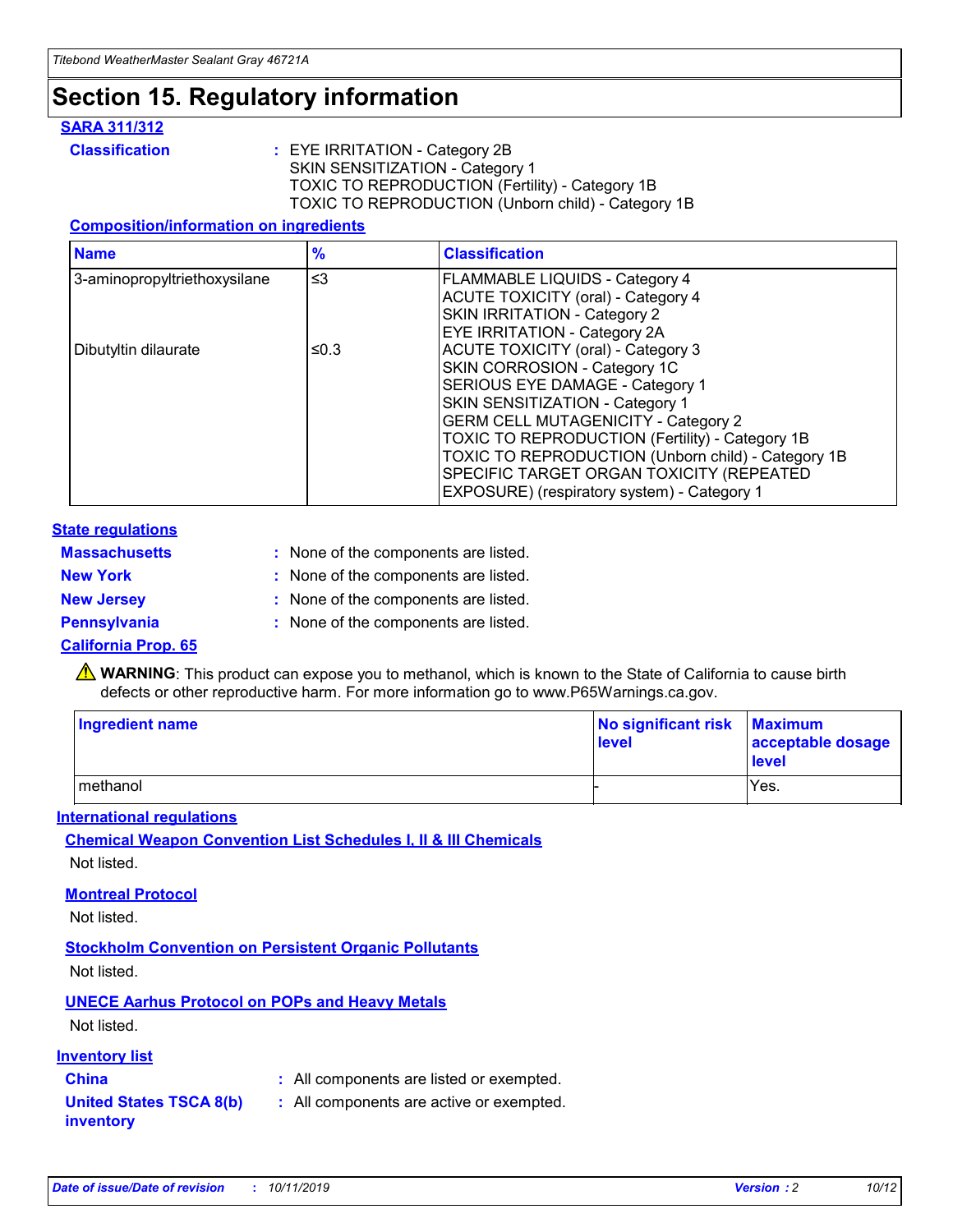## **Section 16. Other information**

**Hazardous Material Information System (U.S.A.)**



**Caution: HMIS® ratings are based on a 0-4 rating scale, with 0 representing minimal hazards or risks, and 4 representing significant hazards or risks. Although HMIS® ratings and the associated label are not required on SDSs or products leaving a facility under 29 CFR 1910.1200, the preparer may choose to provide them. HMIS® ratings are to be used with a fully implemented HMIS® program. HMIS® is a registered trademark and service mark of the American Coatings Association, Inc.**

**The customer is responsible for determining the PPE code for this material. For more information on HMIS® Personal Protective Equipment (PPE) codes, consult the HMIS® Implementation Manual.**

#### **National Fire Protection Association (U.S.A.)**



**Reprinted with permission from NFPA 704-2001, Identification of the Hazards of Materials for Emergency Response Copyright ©1997, National Fire Protection Association, Quincy, MA 02269. This reprinted material is not the complete and official position of the National Fire Protection Association, on the referenced subject which is represented only by the standard in its entirety.**

**Copyright ©2001, National Fire Protection Association, Quincy, MA 02269. This warning system is intended to be interpreted and applied only by properly trained individuals to identify fire, health and reactivity hazards of chemicals. The user is referred to certain limited number of chemicals with recommended classifications in NFPA 49 and NFPA 325, which would be used as a guideline only. Whether the chemicals are classified by NFPA or not, anyone using the 704 systems to classify chemicals does so at their own risk.**

#### **Procedure used to derive the classification**

| <b>Classification</b>                                                                                                                                                    |                                                                                                                                                                                                                                                                                                                                                                                                                                                                                                                                                               | <b>Justification</b>                                                     |
|--------------------------------------------------------------------------------------------------------------------------------------------------------------------------|---------------------------------------------------------------------------------------------------------------------------------------------------------------------------------------------------------------------------------------------------------------------------------------------------------------------------------------------------------------------------------------------------------------------------------------------------------------------------------------------------------------------------------------------------------------|--------------------------------------------------------------------------|
| EYE IRRITATION - Category 2B<br>SKIN SENSITIZATION - Category 1<br>TOXIC TO REPRODUCTION (Fertility) - Category 1B<br>TOXIC TO REPRODUCTION (Unborn child) - Category 1B |                                                                                                                                                                                                                                                                                                                                                                                                                                                                                                                                                               | Expert judgment<br>Expert judgment<br>Expert judgment<br>Expert judgment |
| <b>History</b>                                                                                                                                                           |                                                                                                                                                                                                                                                                                                                                                                                                                                                                                                                                                               |                                                                          |
| <b>Date of printing</b>                                                                                                                                                  | : 4/22/2022                                                                                                                                                                                                                                                                                                                                                                                                                                                                                                                                                   |                                                                          |
| Date of issue/Date of<br>revision                                                                                                                                        | : 10/11/2019                                                                                                                                                                                                                                                                                                                                                                                                                                                                                                                                                  |                                                                          |
| Date of previous issue                                                                                                                                                   | : 10/16/2020                                                                                                                                                                                                                                                                                                                                                                                                                                                                                                                                                  |                                                                          |
| <b>Version</b>                                                                                                                                                           | $\therefore$ 2                                                                                                                                                                                                                                                                                                                                                                                                                                                                                                                                                |                                                                          |
| <b>Key to abbreviations</b>                                                                                                                                              | $:$ ATE = Acute Toxicity Estimate<br><b>BCF</b> = Bioconcentration Factor<br>GHS = Globally Harmonized System of Classification and Labelling of Chemicals<br>IATA = International Air Transport Association<br>IBC = Intermediate Bulk Container<br><b>IMDG = International Maritime Dangerous Goods</b><br>LogPow = logarithm of the octanol/water partition coefficient<br>MARPOL = International Convention for the Prevention of Pollution From Ships, 1973<br>as modified by the Protocol of 1978. ("Marpol" = marine pollution)<br>UN = United Nations |                                                                          |